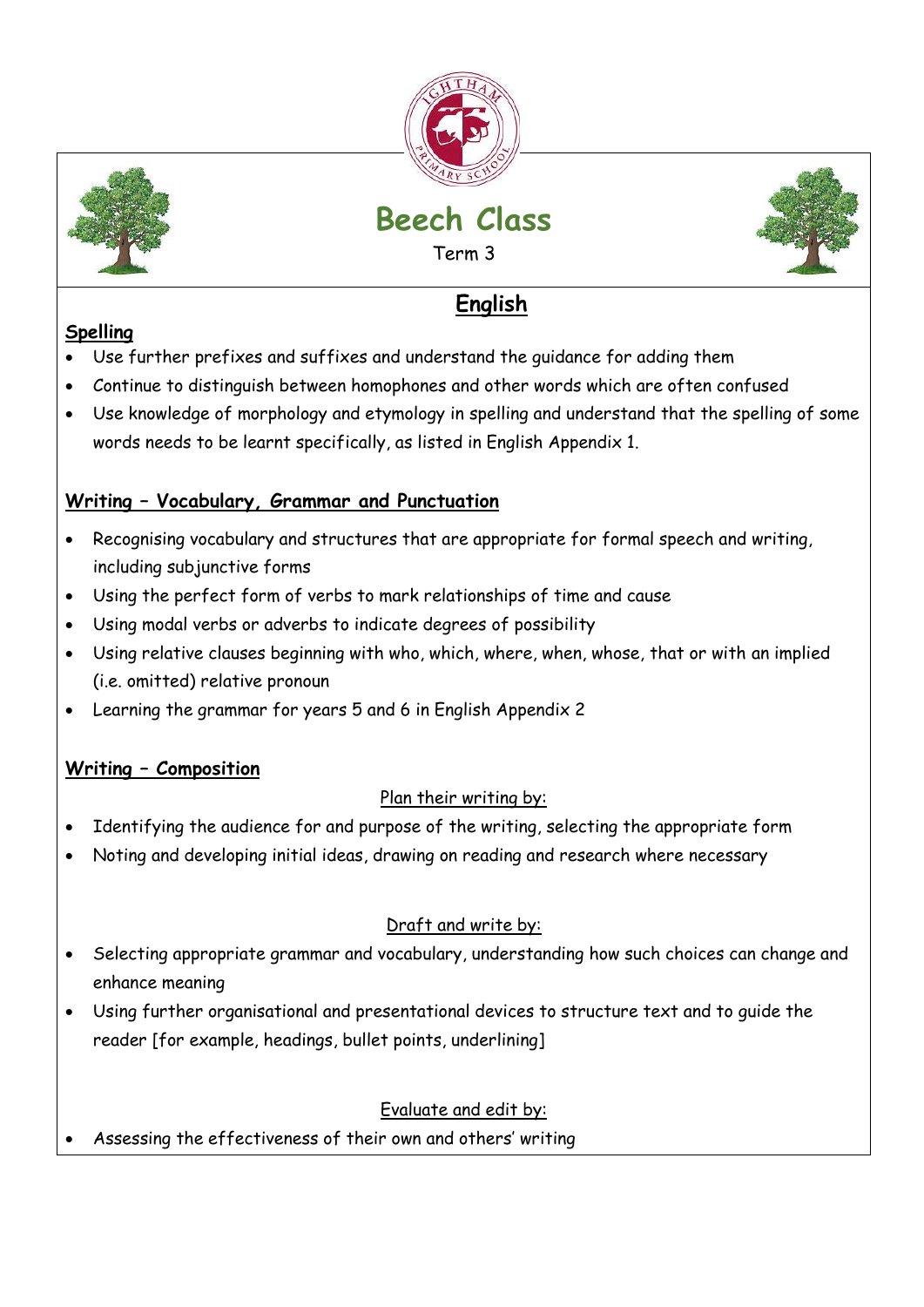- Proposing changes to vocabulary, grammar and punctuation to enhance effects and clarify meaning
- Ensuring the consistent and correct use of tense throughout a piece of writing
- Perform their own compositions, using appropriate intonation, volume, and movement so that meaning is clear.

#### **Spoken Language**

- Listen and respond appropriately and selectively to adults and their peers
- Ask relevant questions to extend their understanding and knowledge
- Use relevant strategies to build a vocabulary of increasing breadth and depth
- Maintain attention, being able to participate actively in collaborative conversations, staying on topic; initiate and respond to the comments of others; raise questions in a group
- Speak audibly and fluently with an increasing command of Standard English
- Participate in discussions, presentations and performances; further develop skills in role play and improvisation; participate in debates
- Consider and evaluate different viewpoints; attend to and build on the contributions of others.

*(\*Taken from the Kent Spoken Language Progression Guidance)*

#### **Reading**

#### Maintain positive attitudes to reading and understanding of what they read by:

- Continuing to read and discuss an increasingly wide range of fiction, poetry, plays, non-fiction and reference books or textbooks
- Increasing their familiarity with a wide range of books, including myths, legends and traditional stories, modern fiction, fiction from our Literary heritage, and books from other cultures and traditions
- Making comparisons within and across books
- Learning a wider range of poetry by heart

#### Understand what they read by:

- Predicting what might happen from details stated and implied
- Summarising the main ideas drawn from more than one paragraph, identifying key details that support the main ideas
- Retrieve, record and present information from non-fiction
- Explain and discuss their understanding of what they have read, including through formal presentations and debates, maintaining a focus on the topic and using notes where necessary
- Provide reasoned justifications for their views.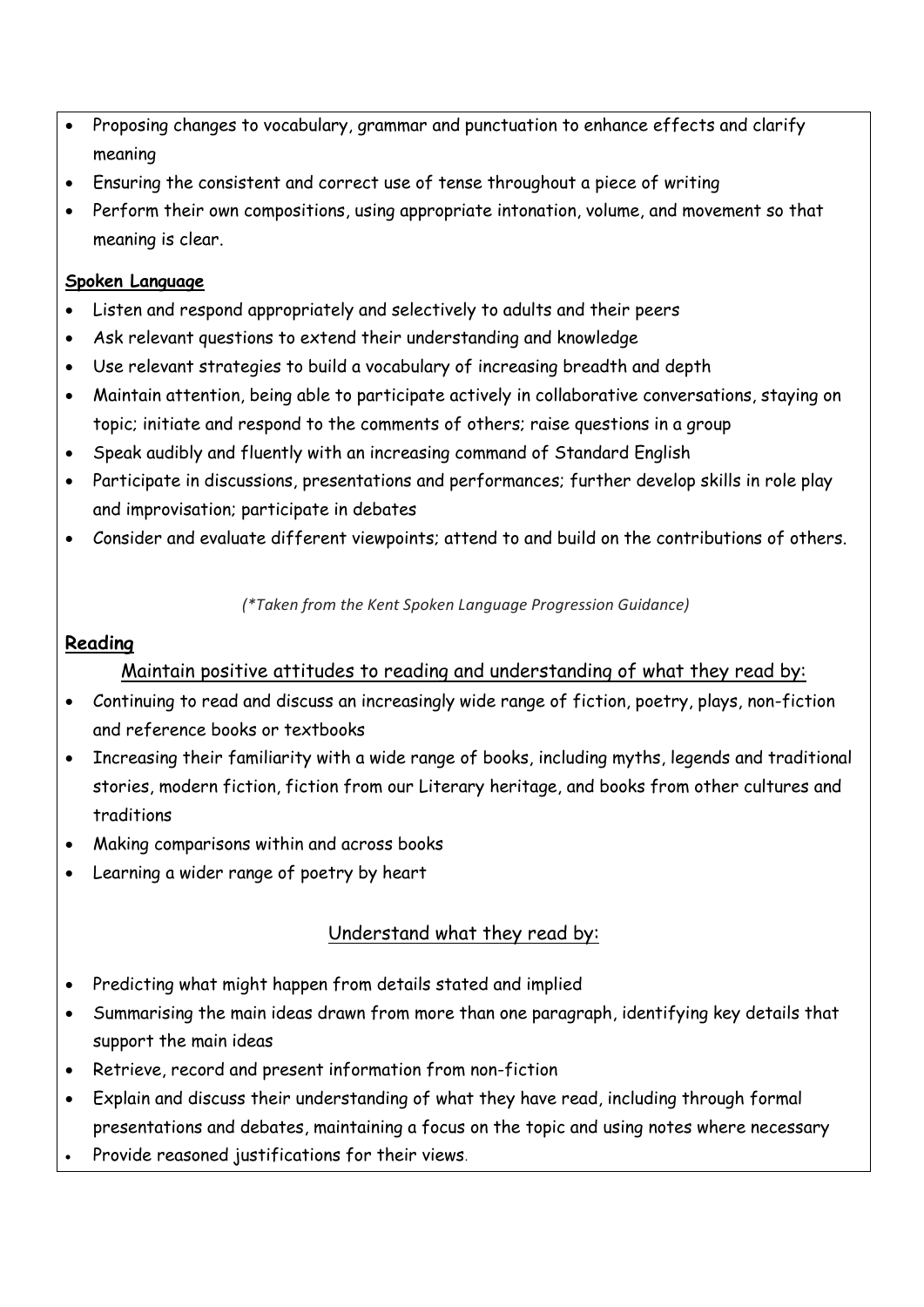### **Maths**

#### **Mental and Oral Calculation**

- Read and write decimal numbers to one place and know what each number represents.
- Count on or back in steps of 0.01, 0.1, 1, 10, 100 or 1000 from any number including decimals
- Count on and back in fractions
- Know by heart facts for all multiplication tables up to  $12 \times 12$
- *Use facts to 12 x 12 and partitioning to multiply larger numbers or divide numbers larger than 144 mentally or supported by jottings*
- *Use partitioning to double or halve any number, including decimals to one decimal place.*
- Derive related facts from known facts (e.g.  $6 \times 0.2$  linked to  $6 \times 2$  or  $1 + 9 = 10$  linked to  $0.1 + 0.9$  $= 1$
- Multiply and divide whole numbers and decimals with up to one decimal place mentally by 10 or 100-*link to scaling up or down,*
- Round a number with up to one decimal places to the nearest whole number*-link to number line.*

### **Multiplication and Division**

- Identify multiples and factors, including finding all factor pairs of a number, and common factors of two numbers
- Multiply numbers up to 4 digits by a one- or two-digit number using a formal written method, including long multiplication for two-digit numbers
- Multiply and divide numbers mentally drawing upon known facts
- Divide numbers up to 4 digits by a one-digit number using the formal written method of short division and interpret remainders appropriately for the context.

#### **Fractions**

- Compare and order fractions whose denominators are all multiples of the same number
- Identify, name and write equivalent fractions of a given fraction, represented visually, including tenths and hundredths
- Recognise mixed numbers and improper fractions and convert from one form to the other and write mathematical statements > 1 as a mixed number
- Add and subtract fractions with the same denominator and denominators that are multiples of the same number
- Multiply proper fractions and mixed numbers by whole numbers, supported by materials and diagrams.